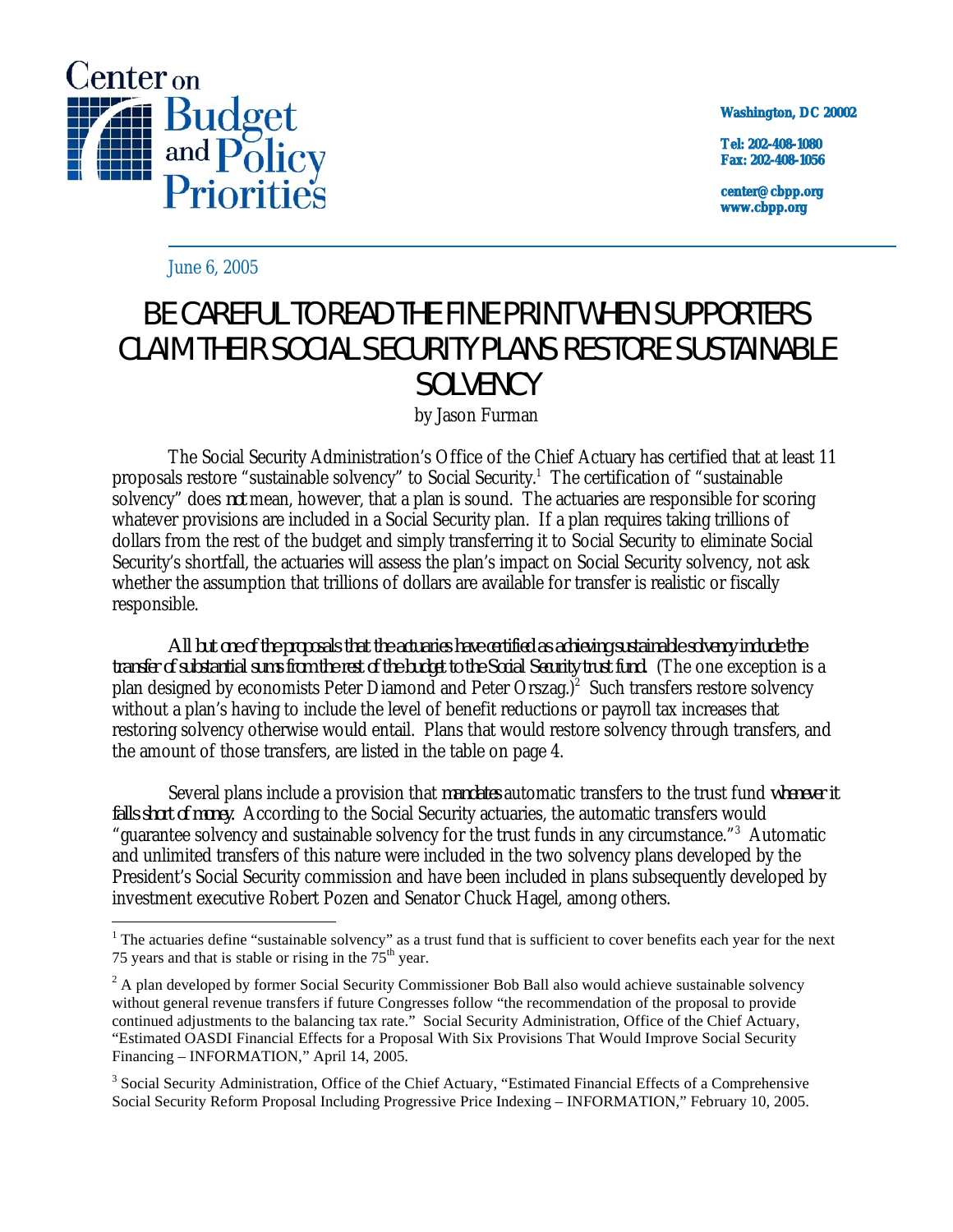These unlimited general-revenue transfers are fiscally unsound; they allow plans to claim credit for restoring sustainable solvency without including sufficient benefit reductions, tax increases or other specific non-Social Security policy changes to achieve that goal. Instead of genuinely restoring solvency, such plans either shift the burden to unspecified future reductions in government programs or increases in taxes (in order to fund the transfers) or they entail substantial increases in deficits and debt that ultimately could be dangerous for the economy.

The Congressional Budget Office recently stated that giving Social Security an unlimited claim on general revenue:

"...would not address the broader budgetary and economic issues stemming from the fiscal imbalances in the Social Security system. Borrowing money to pay benefits would not be a sustainable option in the long run. By contributing to the growth of federal debt, it could have a corrosive effect on economic growth and could eventually lead to a sustained economic contraction. Repaying that debt would ultimately require cuts in spending or higher taxes somewhere in the budget."4

These automatic and unlimited transfer provisions would result in a profound shift in the nature of Social Security. Instead of being a self-financed program, it would have an unlimited claim on the non-Social Security portion of the budget. The annual Trustees' Report would become a meaningless exercise. Even if the economy weakened or the demographic situation unexpectedly turned for the worse, Social Security would still be sustainably solvent — it would automatically get more transfers. Furthermore, this provision could remove constraints on future benefit expansions or payroll tax cuts. If Congress decided to raise benefits (or to undo previously enacted benefit reductions), that would not hurt solvency — it would simply lead automatically to even larger general-revenue transfers.

## **How the Unlimited and Automatic Transfer Provision Works**

The President's Social Security Commission included the following provision in both of its plans that restored solvency:

"For any year in which the combined OASDI Trust Funds would fall below 100 percent of annual program cost, transfers would be made from the General Fund of the Treasury to maintain the Trust Funds at a level equal to annual outgo."5

This provision was included in the plans because their benefit cuts were insufficient to pay for the private accounts and eliminate the existing Social Security shortfall.

The same provision has been included in plans developed by Robert Pozen and Senators Hagel, among others. In all three of these plans, the benefit reductions fall well short of the amount

 4 Congressional Budget Office, *Options for Social Security: Budgetary and Distributional Impacts*, 2005.

<sup>&</sup>lt;sup>5</sup> Social Security Administration Office of the Chief Actuary, "Estimates for Financial Effects for Three Models Developed by the President's Commission," January 31, 2002.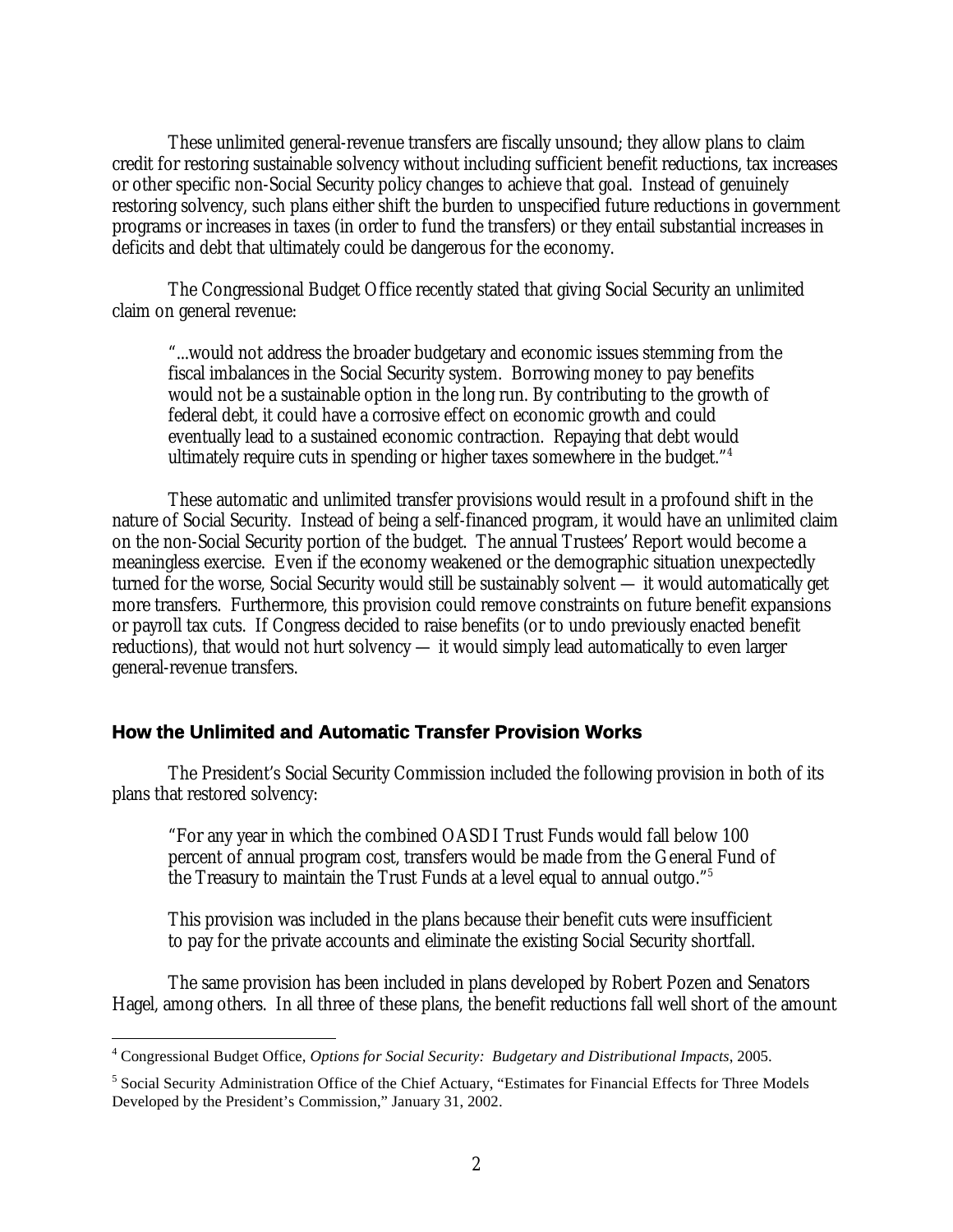needed to restore solvency. Nevertheless, the automatic transfer provision ensures that the actuaries "score" the plans as achieving sustainable solvency.

By itself, this unlimited and automatic transfer would restore sustainable solvency. The Social Security actuaries would certify *any* plan that included this provision as achieving sustainable solvency. They would do so even if the other provisions of the plan *increased* benefits and *cut* taxes.

## **The Plans Would Transfer Substantial Sums Without Paying For Them**

Social Security faces a 75-year deficit of \$4 trillion in present value terms. A proposal could restore 75-year solvency simply by crediting the trust fund with \$4 trillion — that is, by transferring \$4 trillion from the general fund to the Social Security trust fund. Many private account plans include general revenue transfers that would close a substantial portion of this deficit.

In most of these plans, the revenue source for the transfers is not specified. In a few plans, the transfers are presented by proponents of the plans as reflecting savings that would be achieved through reductions in government spending, but these plans fail to propose specific reductions in any government programs. Furthermore, the proposed transfers under these plans would take place *even if the government spending reductions never materialized.6*

## **A Major Change in the Philosophy of Social Security**

 $\overline{a}$ 

Currently, Social Security is designed to be self-financing, with Social Security's dedicated tax revenues paying for benefits. The Annual Report of the Social Security Trustees projects future imbalances or shortfalls between revenues and benefits and provides an important mechanism to encourage policymakers to bring revenues and benefits into line.

If the automatic and unlimited transfer provision were enacted, the annual Trustees Report would become meaningless. Regardless of the economic and demographic outlook, Social Security would always be sustainably solvent. If the demographic situation took an unexpected turn for the worse, higher general revenue transfers would result automatically. This means that the general fund of the budget would automatically pay for the adjustment, rather than forcing policymakers to confront changes within Social Security itself.

Furthermore, the new transfer mechanism would remove a major impediment to benefit expansions and payroll tax cuts. Right now, a proposal to expand benefits or cut payroll taxes would be scored as worsening solvency and advancing the date of the trust fund's exhaustion. If the unlimited transfer provision were in effect, then proposed benefit expansions or tax cuts would have no impact on solvency. If the benefit expansions took place outside of the traditional five- or tenyear budget window, there would be no major institutional mechanism to assess their costs.

 $6$  In contrast, some analysts and policymakers have proposed dedicating a specific revenue source to Social Security, such as revenue from retaining the estate tax. This is a specific proposal (i.e., a proposal with specific exemption levels and other tax parameters), and the transfers would be contingent on the estate tax actually being reformed and retained. Such transfers would be financed and would be strictly limited to the revenue raised by the specific proposal.